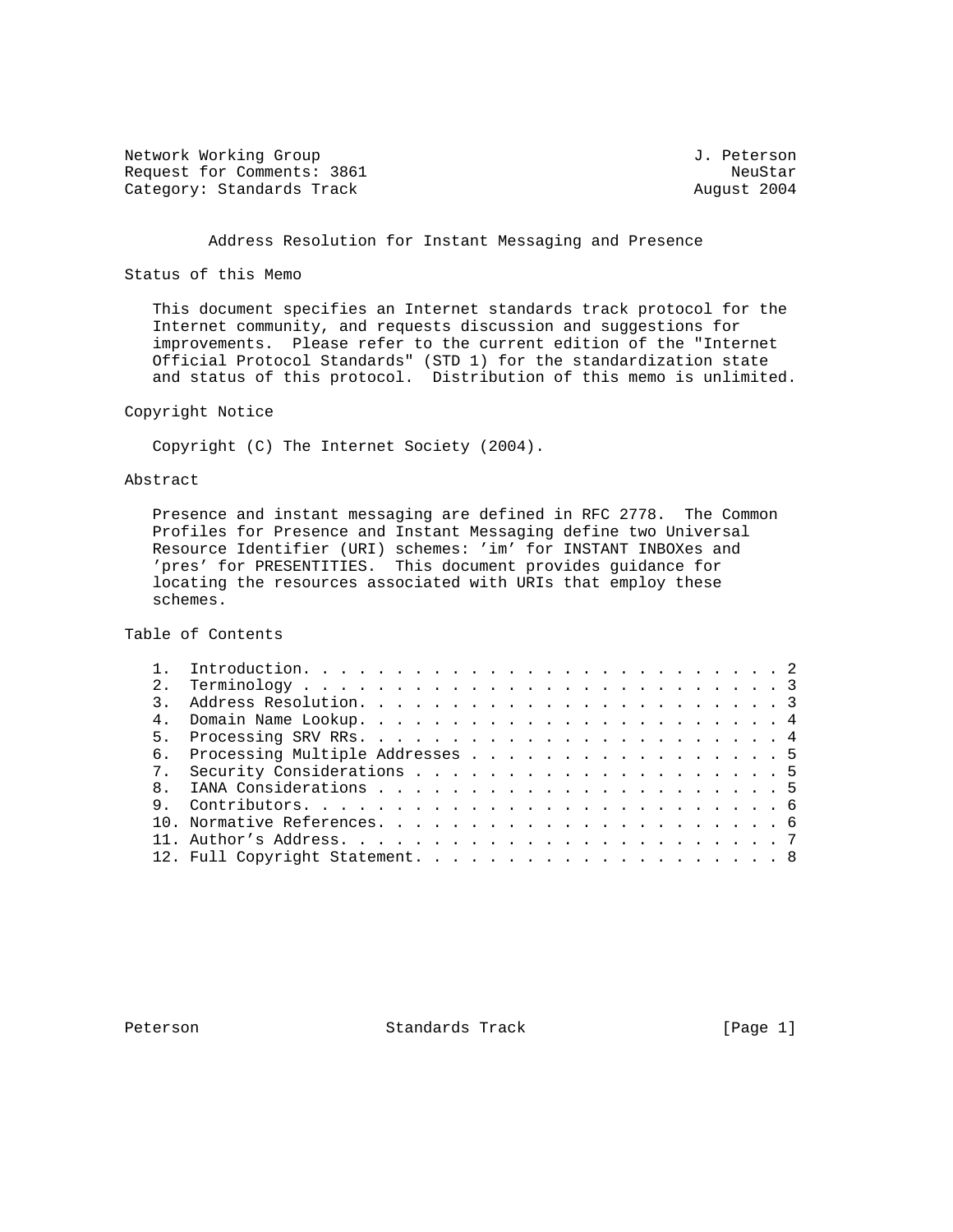# 1. Introduction

 Presence and instant messaging are defined in RFC 2778 [5]. The Common Profiles for Presence (CPP) [2] and Instant Messaging (CPIM) [1] define two Universal Resource Identifier (URI) schemes: 'im' for INSTANT INBOXes and 'pres' for PRESENTITIES. This document provides rules for locating the resources associated with URIs that employ these schemes via the Domain Name Service (DNS) [4]. These rules could no doubt be applied to the resolution of other URI schemes that are unrelated to instant messaging and presence.

 CPIM and CPP both specify operations that have 'source' and 'destination' attributes. While only the semantics, not the syntax, of these attributes are defined by CPIM and CPP, many instant messaging and presence protocols today support the use of URIs to reflect the source and destination of their operations. The 'im' and 'pres' URI schemes allow such protocols to express the identities of the principals associated with a protocol exchange. When these operations pass through a CPIM or CPP gateway, these URIs could be relayed without modification, which has a number of desirable properties for the purposes of interoperability.

 These URI schemes are also useful in cases where no CPIM/CPP gatewaying will occur. If a particular principal's endpoint supports multiple instant messaging applications, for example, then a domain that identifies that host might use the sort of DNS records described in this document to provide greater compatibility with clients that support only one instant messaging protocol. A client would look up the corresponding record to the supported protocol, and learn how to contact the endpoint for that protocol. The principal in this instance would use an IM URI as their canonical address.

 In some architectures, these URIs might also be used to locate a CPIM or CPP gateway that serves a particular domain. If a particular IM service provider wishes to operate CPIM/CPP gateways in its own domain that map standard Internet protocols to an internal proprietary protocol, that gateway could be identified by an IM URI. In that case, the DNS records used to dereference the IM URI would serve a purpose similar to that of Mail Exchange (MX) records.

 The system described in this document relies on the use of DNS service (SRV) [7] records and address (A) records.

Peterson Standards Track [Page 2]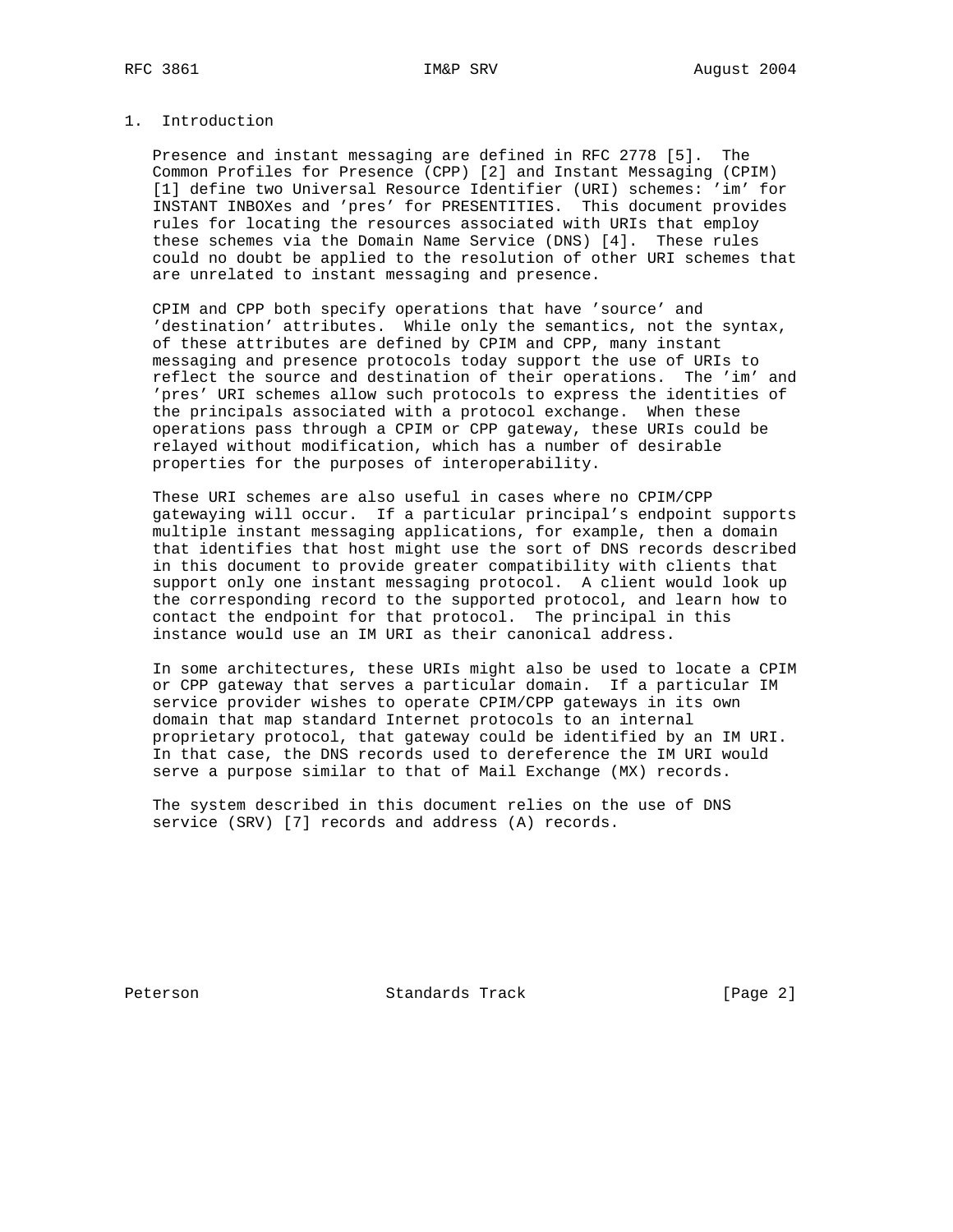2. Terminology

 In this document, the key words "MUST", "MUST NOT", "REQUIRED", "SHALL", "SHALL NOT", "SHOULD", "SHOULD NOT", "RECOMMENDED", "NOT RECOMMENDED", "MAY", and "OPTIONAL" are to be interpreted as described in BCP 14, RFC 2119 [3] and indicate requirement levels for compliant implementations.

 This memo makes use of the vocabulary defined in RFC 2778 [5]. Terms such as CLOSED, INSTANT INBOX, INSTANT MESSAGE, and OPEN are used in the same meaning as defined therein.

3. Address Resolution

 A client determines the address of an appropriate system running a server, on behalf of the system referenced by the domain, by resolving the destination domain name that is part of the identifier to either an intermediate relay system or a final target system.

 Only resolvable, fully-qualified, domain names (FQDNs) are permitted when domain names are used in an Instant Messaging (IM) URI (i.e., domain names that can be resolved to SRV [7] or A Resource Record (RR)).

 The symbolic name used in the Service field of the SRV record is "\_im" for instant messaging and "\_pres" for presence (matching their respective URI schemes). However, the advertisement of these services in the DNS is incomplete if it does not include the protocol that will be used to instantiate the instant messaging or presence operations. Thus, the Protocol field of the SRV record contains an IANA-registered label corresponding to the underlying instant messaging or presence protocol being advertised (see Section 8 for more information on valid Protocol fields).

 Taking the IM URI as a concrete example, a lookup is performed for SRVs for the target domain, a desired service (using the "\_im" Service label) and a desired IM transfer protocol. If the destination INSTANT INBOX is "im:fred@example.com", and the sender wishes to use an IM transfer protocol called "BIP" (and supposing "\_bip" were registered with IANA as a valid Protocol label for the IM Service), then a SRV lookup is performed for:

\_im.\_bip.example.com.

 The same procedure is used for PRES URIs, with the "\_pres" Service label.

Peterson Standards Track [Page 3]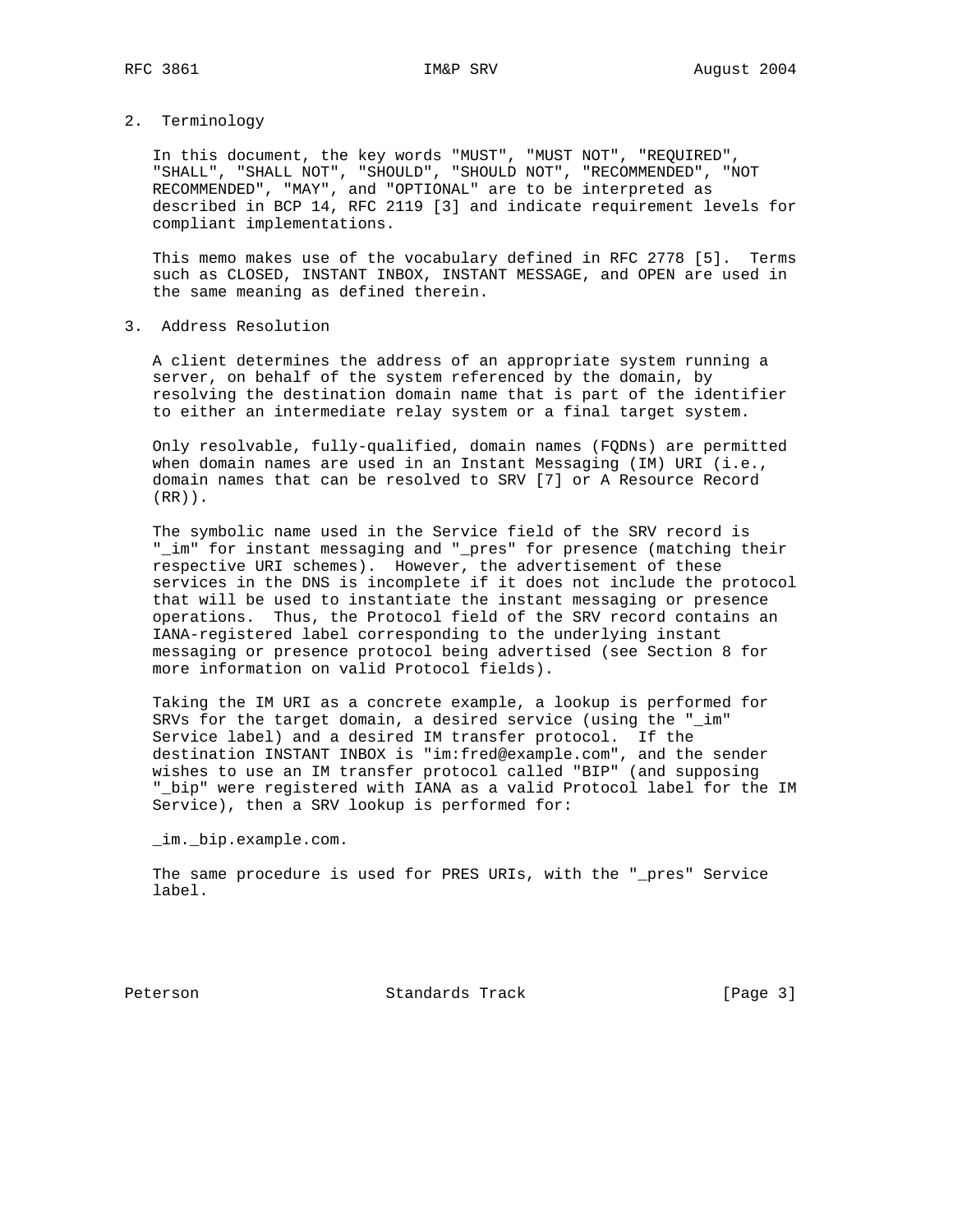Some clients may support multiple instant messaging or presence protocols; in these cases they may make several such SRV queries, in an application-specific order, until they find one supported in common with the target domain.

4. Domain Name Lookup

 Once a client lexically identifies a domain to which instant messaging or presence operations will be delivered for processing, a DNS lookup MUST be performed to resolve the domain. The names MUST be fully-qualified domain names (FQDNs) -- mechanisms for inferring FQDNs from partial names or local aliases are a local matter.

 The lookup first attempts to locate SRV RRs associated with the domain. If a canonical name (CNAME) RR is found instead, the resulting domain is processed as if it were the initial domain.

 If one or more SRV RRs are found for a given domain, a sender MUST NOT utilize any A RRs associated with that domain unless they are located using the SRV RRs. If no SRV RRs are found, but an A RR is found, then the A RR is treated as if it was associated with an implicit SRV RR, with a preference of 0, pointing to that domain.

5. Processing SRV RRs

 The returned DNS RRs, if any, specify the next-hop server, which may be a protocol gateway or an endpoint.

 Receiving systems that are registered for this DNS-based SRV resolution service list the transfer protocols by which they can be reached, either directly or through a translating gateway (using combinations of Service and Protocol labels as described above). The transfer-time choice of the IM transfer protocol to be used (and, therefore, to be resolved) is a local configuration option for each sending system.

 Using this mechanism, seamless routing of IM traffic is possible, regardless of whether a gateway is necessary for interoperation. To achieve this transparency, a separate RR for a gateway must be present for each transfer protocol and domain pair that it serves.

Peterson Standards Track [Page 4]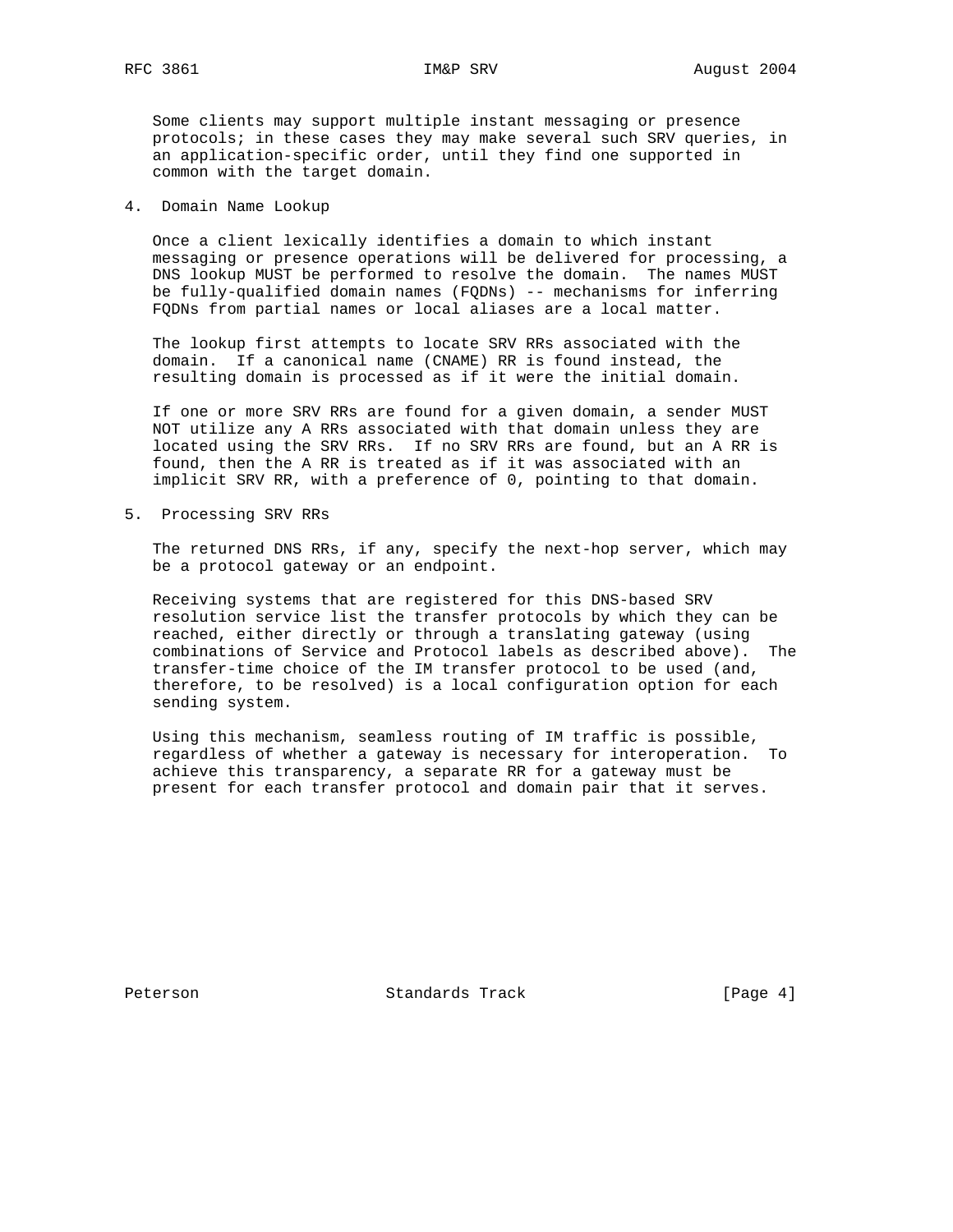6. Processing Multiple Addresses

 When the lookup succeeds, the mapping can result in a list of alternative delivery addresses rather than a single address, because of multiple SRV records. For reliable operations, the client MUST be able to try each of the relevant addresses in this list in order, until a delivery attempt succeeds. However, there MAY also be a configurable limit on the number of alternate addresses that can be tried. In any case, the client SHOULD try at least two addresses.

 Resolvers must follow the standard procedures in RFC 2782 [7] for handling the priority and weight fields of SRV records.

7. Security Considerations

 The usage of IM and PRES URIs, and the DNS procedures in this document, introduce no security considerations beyond those described in the requirements for instant messaging and presence ([6]) and the SRV specification ([7]).

 Subsequent registrations of Protocol labels for use with the "\_im" or "\_pres" Service labels MUST, however, explain any security considerations that arise from the use of the protocol in question with SRV.

8. IANA Considerations

 This document reserves the use of "\_im" and "\_pres" Service labels. Since these relate to a service which may pass messages over a number of different message transports, they must be associated with a specific instant messaging or presence service.

 In order to ensure that the association between "\_im" and "\_pres" and their respective underlying services are deterministic, the IANA has created two independent registries: the Instant Messaging SRV Protocol Label registry and the Presence SRV Protocol Label registry. For each registry, an entry shall consist of a label name and a pointer to a specification describing how the protocol named in the label uses SRV. Specifications should conform to the requirements listed in RFC 2434 [8] for "specification required".

 Protocol labels compliant with this specification MUST begin with the underscore character "\_" and follow all other rules for SRV Protocol labels described in [7].

Peterson Standards Track [Page 5]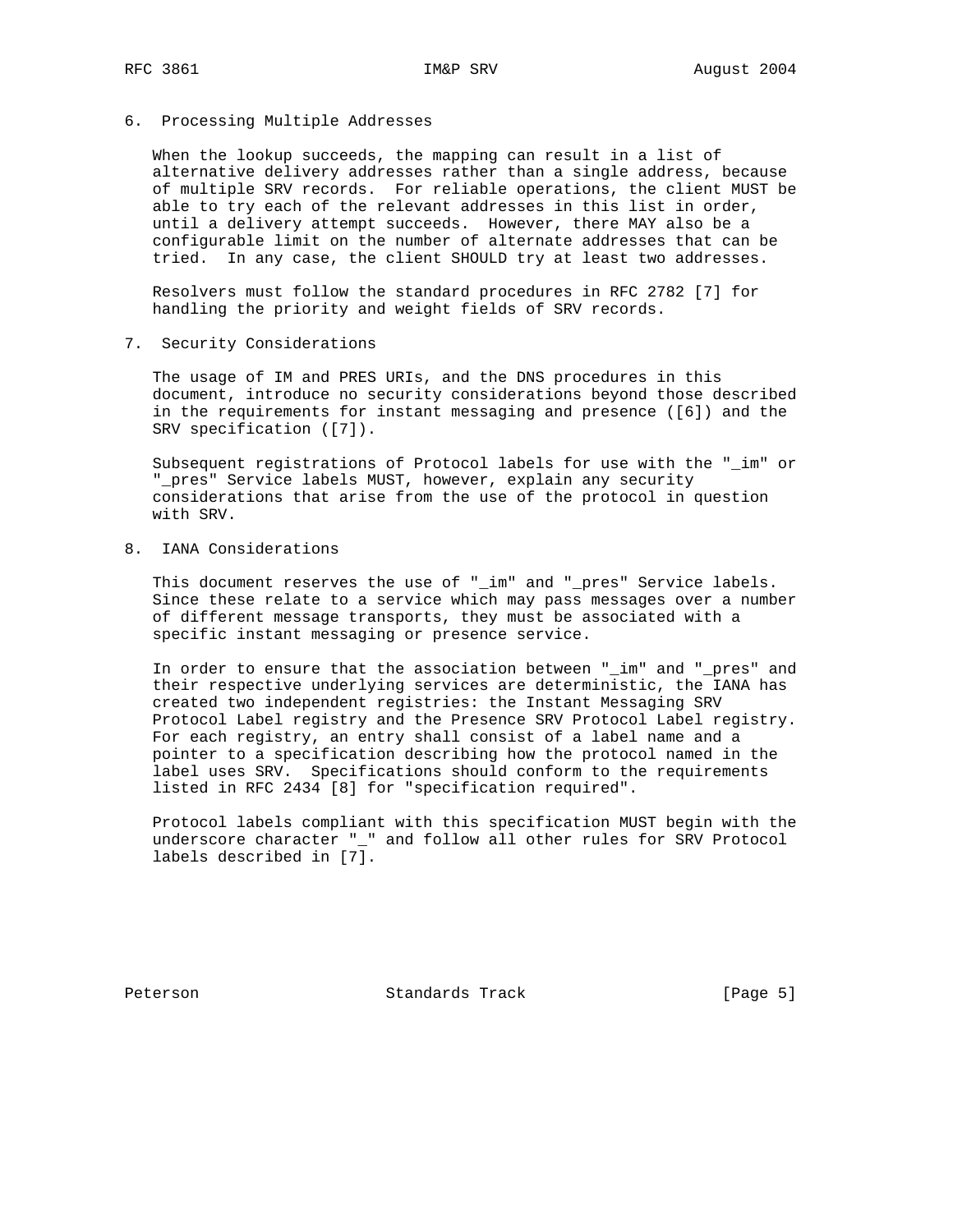9. Contributors

Dave Crocker edited earlier versions of this document.

 The following individuals made substantial textual contributions to this document:

Athanassios Diacakis (thanos.diacakis@openwave.com)

Florencio Mazzoldi (flo@networkprojects.com)

Christian Huitema (huitema@microsoft.com)

Graham Klyne (gk@ninebynine.org)

Jonathan Rosenberg (jdrosen@dynamicsoft.com)

Robert Sparks (rsparks@dynamicsoft.com)

Hiroyasu Sugano (suga@flab.fujitsu.co.jp)

- 10. Normative References
	- [1] Peterson, J., "Common Profile for Instant Messaging (CPIM)", RFC 3860, August 2004.
	- [2] Peterson, J., "Common Profile for Presence (CPP)", RFC 3859, August 2004.
	- [3] Bradner, S., "Key words for use in RFCs to indicate requirement levels", BCP 14, RFC 2119, March 1997.
	- [4] Mockapetris, P., "Domain Names Concepts and Facilities", STD 13, RFC 1034, November 1987.
	- [5] Day, M., Rosenberg, J., and H. Sugano, "A Model for Presence and Instant Messaging", RFC 2778, February 2000.
	- [6] Day, M., Aggarwal, S., and J. Vincent, "Instant Messaging / Presence Protocol Requirements", RFC 2779, February 2000.
	- [7] Gulbrandsen, A., Vixie, P., and L. Esibov, "A DNS RR for Specifying the Location of Services (SRV)", RFC 2782, February 2000.
	- [8] Narten, T. and H. Alvestrand, "Guidelines for Writing an IANA Considerations Section in RFCs", RFC 2434, BCP 26, October 1998.

Peterson Standards Track [Page 6]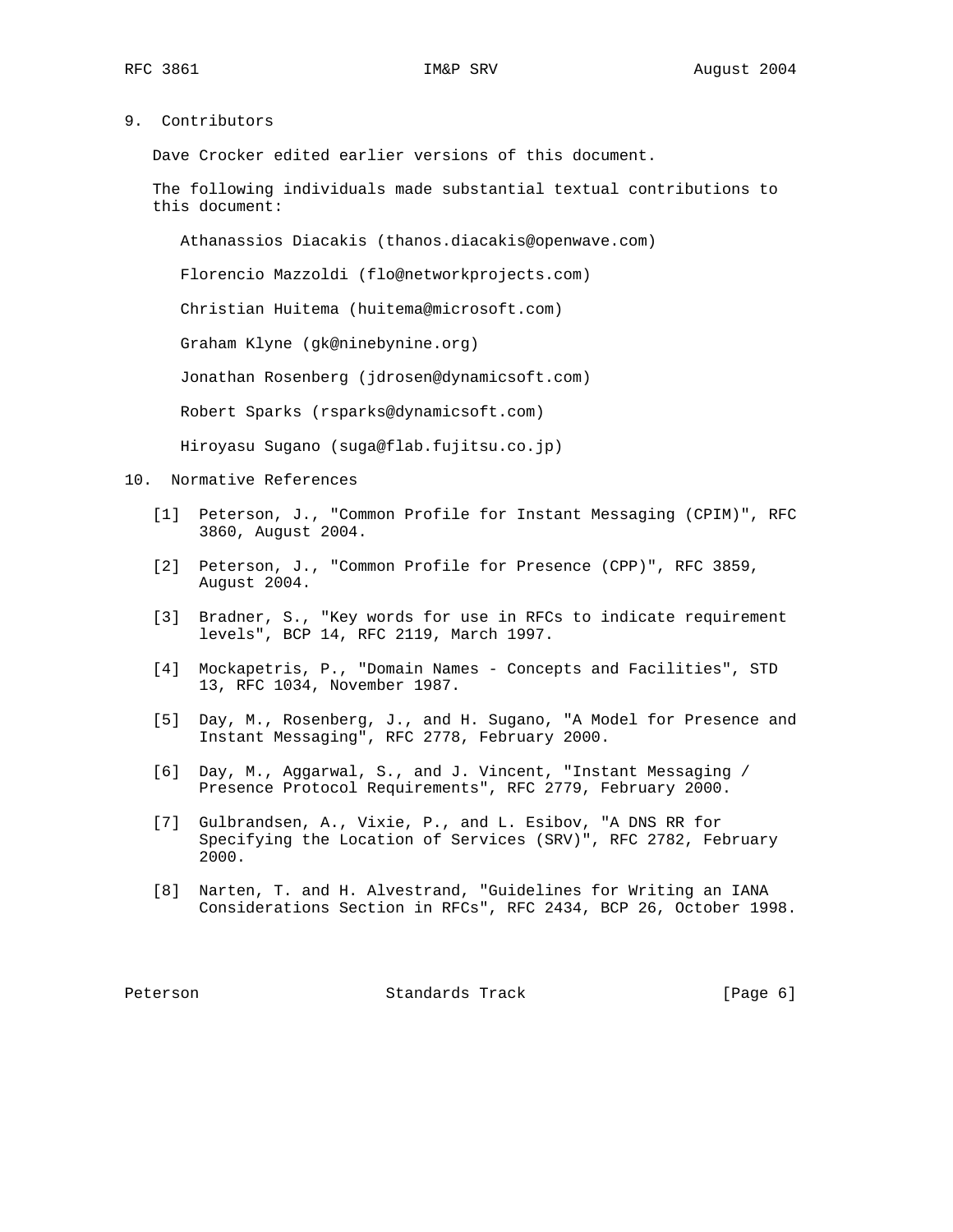11. Author's Address

 Jon Peterson NeuStar, Inc. 1800 Sutter St Suite 570 Concord, CA 94520 US

 Phone: +1 925/363-8720 EMail: jon.peterson@neustar.biz

Peterson Standards Track [Page 7]